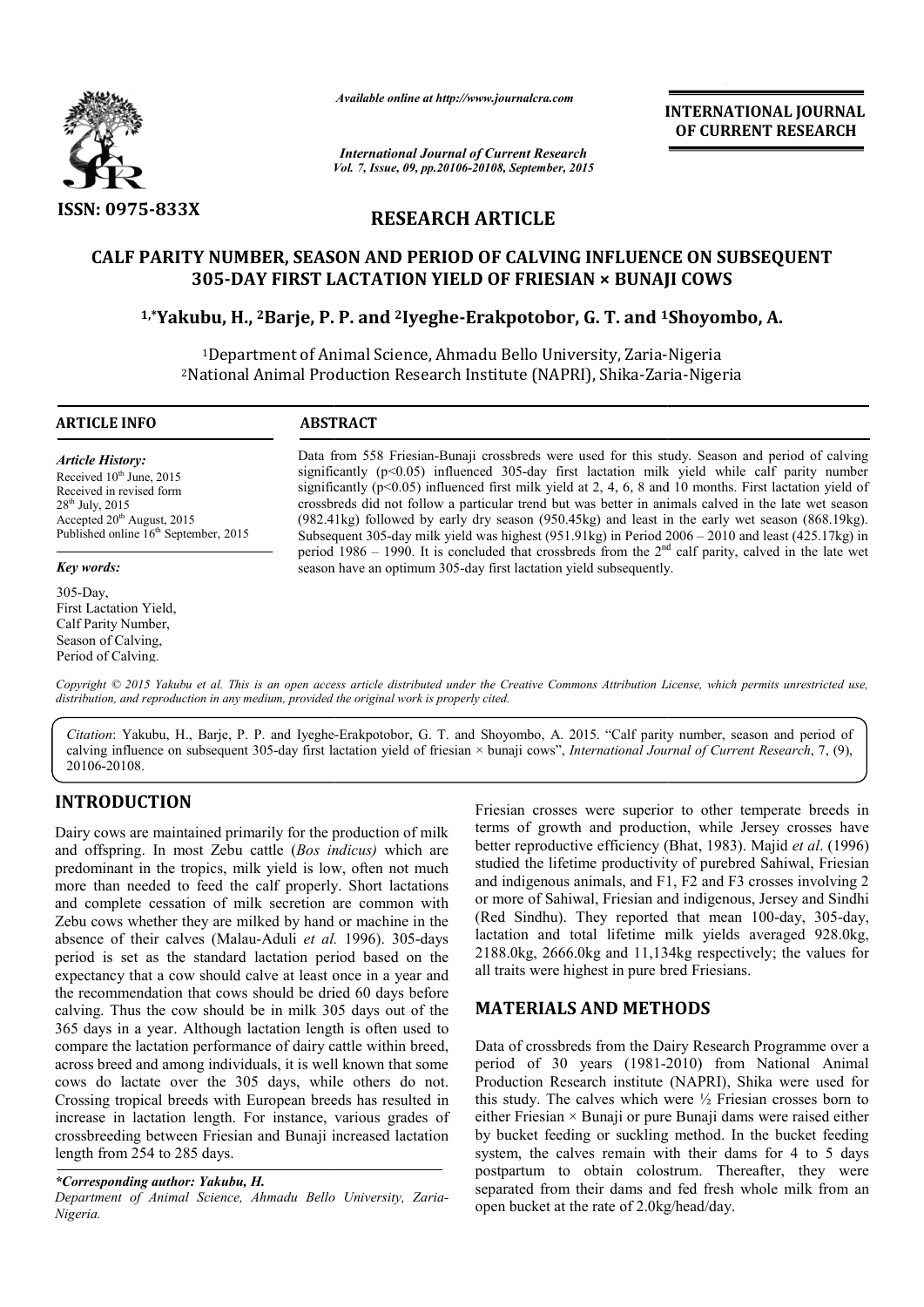In addition, the calves received concentrate diets and legume hay *ad libitum*. The concentrate consisted of 57% maize, 40% cotton seed cake, 1.5% bone meal, 1% salt and 0.5 vitamin premix. The milk allowance was given twice daily at 9am and 4pm until the calves reached 3 months of age. Between 1981 and 2000, weaned calves were moved to an outdoor herd, where concentrate and hay rations were supplied free choice until they attained 6 months of age however, and from 2001 – 2010 weaned calves were kept indoors until 6 months of age. In the suckling system, calves were allowed to run with their dams and were suckled until they were weaned at 6 months of age. Heifers and milking animals were kept in fenced paddocks during the day except time of grazing between 9 am and 4 pm when they were out. The cows and weaned calves were kept mainly on unimproved rangeland in the wet season while they were fed grass hay or maize silage *ad libitum* supplemented with un-delinted cottonseed cake at the rate of  $0.5 - 1.0$ kg/head/day for calves and  $1.5 - 2.0$ kg/head/day for cows depending on the quality of available roughage in the dry season. Water was offered to animals in the pens after grazing with salt licks to supplement their mineral requirements. Routine deworming of calves with flukazole was carried out at the beginning and end of the wet season. Spraying of all animals against ectoparasites was done weekly during the wet season and every 2 weeks in the dry season. All the animals were inoculated against rinderpest, brucellosis, and contagious bovine pleura pneumonia and weighed monthly with the Avery weighing scale to monitor their body weights. Sick animals were isolated from healthy animals and closely monitored in the animal health unit.

Calf Parity Number this was considered as the calf from either the  $1<sup>st</sup>$ ,  $2<sup>nd</sup>$ , 3rd or  $4<sup>th</sup>$  calving of the dam. Season of Calving was considered as the time of the year the calf was delivered. Based on the prevailing climatic conditions, the calving season adopted was as follows: Early Dry (October, November and December), late dry (January, February and March), early wet (April, May and June) and late wet (July, August and September) as reported by Osinowo *et al.* (1992). Period of Calving was taken as the period the young is delivered, grouped into six namely: 1981 – 1985, 1986 -1990, 1991- 1995, 1996-2000, 2001-2005 and 2006-2010. Statistical analysis of calf factors and lactation performance was carried out using the GLM (General Linear Model) procedure of the Statistical Analysis System (SAS, 2001).

The linear model used was

 $Y_{ijkl} = \mu + P_i + S_i + C_k + e_{ijkl}$  $Y_{ijkl}$ = the l<sup>th</sup> observation in the k<sup>th</sup> calving period (year), i<sup>th</sup> calving season,  $i<sup>th</sup>$  parity µ=overall mean  $P_i$ =effect of the i<sup>th</sup> calf parity number  $Sj$ = effect of the j<sup>th</sup> season  $C_k$ =effect of the  $k<sup>th</sup>$  calving period (year)

## **RESULTS**

First lactation performance of the crossbreds was significantly  $(p<0.05)$  influenced by calf parity number, season and period of calving (Table 1). Friesian-Bunaji cows calved from the  $2<sup>nd</sup>$ calf parity had a higher first milk yield at 4, 6, 8 and 10 months into lactation, but at 305-day milk yield, crossbred cows calved at  $3<sup>rd</sup>$  calf parity had a higher milk yield. Season of calving significantly ( $p<0.05$ ) affected 6<sup>th</sup> month milk yield with the highest (176.38kg) observed in early dry season and lowest (127.28kg) in the late wet season. Milk yield at 2 months was 167.58kg for crossbreds calved in the late dry season followed by those calved in the early dry season (165.4kg), early wet season (148.13kg) and late wet season (145.69kg).

A similar pattern as at 2 months was observed for cows at 4 months into lactation, the highest milk yield observed in those calved in the late dry season (190.72kg) and lowest milk yield of 149.37kg for cows calved in early wet season. In the  $8<sup>th</sup>$  and  $10<sup>th</sup>$  month of lactation, crossbreds calved in the early dry had the highest milk yield while the lowest was observed in cows calved in late wet season. However, at 305-day, milk yield of Friesian-Bunaji cows was higher in those calved late wet season (982.41kg) and 868.19kg for those calved in the early wet season. Period of calving also significantly  $(p<0.01)$ influenced milk yield of crossbreds, with period 2006 – 2010 having the highest yield across and the least observed in period 1986 – 1990. Milk yield of Friesian  $\times$  Bunaji cows over 1981 – 2010 as influenced by calf parity number at 305-day first milk yield are presented in Figure 1. Crossbreds from calf parity number 2 had higher milk yield followed by those from calf parity numbers 3 and 1 (lowest milk yield). Milk yield increased with advancement in the years considered under this study. 305- Day first milk yield of Friesian-Bunaji cows from 1981 – 2010 increased in animals that were calved in late wet season (Figure 2).

**Table 1. Effect of calf parity number, season of calving and period of calving on Lactation of Friesian × Bunaji cows**

| Lactation (months) |     |                                 |                                 |                                 |                                 |                                  |                                   |
|--------------------|-----|---------------------------------|---------------------------------|---------------------------------|---------------------------------|----------------------------------|-----------------------------------|
|                    | N   | 2                               | 4                               | 6                               | 8                               | 10                               | 305-day FLMY                      |
| Overall mean       | 558 | 169.23±6.09                     | 189.07±7.33                     | 192.78±8.28                     | $204.62 \pm 8.39$               | 210.92±9.51                      | $966.62 \pm 29.43$                |
| Calf parity number |     |                                 |                                 |                                 |                                 |                                  |                                   |
|                    | 184 | $147.26 \pm 9.75^{\circ}$       | $167.08 \pm 11.73^b$            | $147.01 \pm 13.25^{\mathrm{b}}$ | $146.04 \pm 14.29^b$            | $176.46 \pm 14.98^b$             | $844.11 \pm 60.68$                |
|                    | 177 | $187.51 \pm 19.22^a$            | $191.27 \pm 23.11^a$            | $200.06 \pm 26.11^a$            | $184.59 \pm 26.38^a$            | $218.78 \pm 32.53^a$             | 859.15 ± 72.18                    |
|                    | 197 | $135.33 \pm 25.15^b$            | $146.97 \pm 30.25$ °            | $122.47 \pm 34.17$ °            | $106.13 \pm 34.31$ °            | $116.39 \pm 36.88$ <sup>c</sup>  | $862.56 \pm 75.08$                |
| Season of calving  |     |                                 |                                 |                                 |                                 |                                  |                                   |
| Early dry          | 137 | $165.40 \pm 15.42^{\text{a}}$   | $170.68 \pm 18.54^{\circ}$      | $166.38 \pm 20.94$ <sup>a</sup> | $168.37 \pm 20.97$ <sup>a</sup> | $185.27 \pm 23.84$ <sup>a</sup>  | 950.45 $\pm$ 168.61 <sup>ab</sup> |
| Late dry           | 148 | $167.58 \pm 16.12^a$            | $190.72 \pm 19.39^a$            | $162.18 \pm 21.90^a$            | $146.63 \pm 22.64^b$            | $165.73 \pm 26.93$ <sup>bc</sup> | 914.03 $\pm$ 176.31 <sup>ab</sup> |
| Early wet          | 134 | $148.13 \pm 16.30^b$            | $149.37 \pm 19.60^{\rm bc}$     | $150.20 \pm 22.15^{ab}$         | $150.96 \pm 22.51^{ab}$         | $174.33 \pm 24.32^{ab}$          | $868.19 \pm 178.29^b$             |
| Late wet           | 139 | $145.69\pm16.91^{b}$            | $162.99 \pm 20.34^b$            | $147.28 \pm 22.97^{\mathrm{b}}$ | $116.38 \pm 23.15$ <sup>c</sup> | $156.84 \pm 25.60$ <sup>c</sup>  | $982.41 \pm 184.95^a$             |
| Period of calving  |     |                                 |                                 |                                 |                                 |                                  |                                   |
| $1981 - 1985$      | 73  | $105.38 \pm 25.36$ <sup>d</sup> | $132.84 \pm 30.50$ <sup>d</sup> | 58.87 $\pm$ 34.45 <sup>d</sup>  | 55.60 $\pm$ 40.93 <sup>d</sup>  | $101.37\pm45.43^{\text{d}}$      | 733.95±77.38 <sup>d</sup>         |
| $1986 - 1990$      | 89  | $102.78 \pm 34.94$ <sup>d</sup> | $106.51 \pm 42.02^{\circ}$      | $54.21 \pm 47.47$ <sup>c</sup>  | $31.64 \pm 4.73$ <sup>e</sup>   | $103.69 \pm 36.63^{\circ}$       | $425.17 \pm 82.13$ <sup>e</sup>   |
| $1991 - 1995$      | 91  | $127.13 \pm 21.23$ <sup>d</sup> | $111.02 \pm 25.53$ <sup>d</sup> | $126.42 \pm 28.84^b$            | $120.48 \pm 29.17$ °            | $108.28 \pm 32.83$ <sup>d</sup>  | $915.40\pm32.16^c$                |
| $1996 - 2000$      | 90  | $169.13 \pm 12.91^{\circ}$      | $186.94 \pm 15.53$ °            | $138.87 \pm 21.86^{ab}$         | $205.52 \pm 17.53^b$            | $210.50\pm19.65^{\circ}$         | $922.51 \pm 41.23^b$              |
| $2001 - 2005$      | 102 | $199.83\pm14.86^b$              | $224.89 \pm 17.87^b$            | $146.28 \pm 22.18^a$            | $253.49 \pm 20.23$ <sup>a</sup> | $243.51 \pm 23.05^{\circ}$       | $942.69 \pm 32.55^a$              |
| $2006 - 2010$      | 113 | $235.96 \pm 21.04^a$            | $284.48 \pm 25.30^a$            | $148.13 \pm 21.62^a$            | $270.06 \pm 30.23$ <sup>a</sup> | $280.05 \pm 35.94^a$             | $951.91 \pm 30.07^a$              |

N=number of observations, S.E=standard error; 305-day FLMY=305-day first lactation milk yield,  $(^\text{a, b, c, d, e}=$ values with superscripts are significantly (P<0.05) different along the column.)